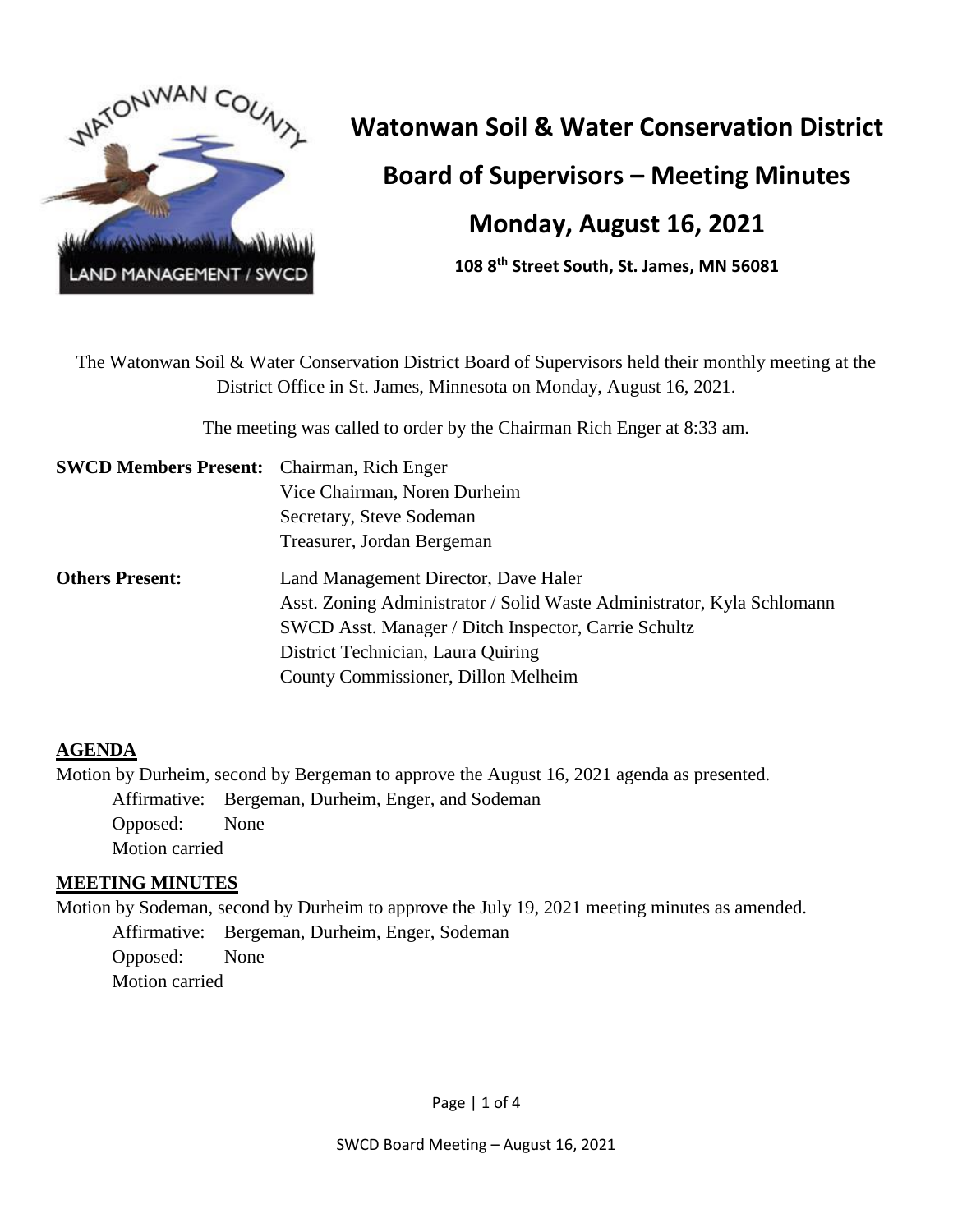#### **FINANCIAL & ACCOUNTING**

**Treasurer's Report:** Haler discussed the expense report.

Motion by Sodeman, second by Durheim to approve the treasurer's report.

Affirmative: Bergeman, Durheim, Enger and Sodeman Opposed: None Motion carried

**Bills to Pay:** Haler discussed the monthly bills to pay.

Motion by Sodeman, Second by Bergeman to approve payment of monthly bills in the amount of \$4,570.24.

Affirmative: Bergeman, Durheim, Enger, and Sodeman Opposed: None Motion carried

#### **Supervisor Per Diem:**

| Date      | <b>Meeting Attended</b>        | Rich<br><b>Enger</b> | <b>Noren</b><br><b>Durheim</b> | <b>Bret</b><br><b>Braaten</b> | <b>Steve</b><br>Sodeman | Jordan<br><b>Bergeman</b> |
|-----------|--------------------------------|----------------------|--------------------------------|-------------------------------|-------------------------|---------------------------|
| 6/24/2021 | TSA Mtg                        |                      | ∡                              |                               |                         |                           |
| 6/30/2021 | <b>NRCS</b> Local Work Group   |                      |                                |                               |                         |                           |
| 7/16/2021 | <b>GBERBA Policy Mtg</b>       |                      |                                |                               |                         |                           |
| 7/19/2021 | July Monthly SWCD Mtg          |                      |                                |                               |                         |                           |
| 8/16/2021 | <b>August Monthly SWCD Mtg</b> |                      |                                |                               |                         |                           |

Motion by Bergeman, second by Durheim to pay Per Diems as presented above

Affirmative: Bergeman, Durheim, Enger, and Sodeman Opposed: None Motion carried

#### **BOARD REPORTS**

**Greater Blue Earth River Basin Alliance (GBERBA):** Nothing since last meeting **MASWCD Area V1:** Next meeting is September 21, 2021.

**Watonwan River Comprehensive Watershed Management Plan:** No update.

**South Central TSA:** Next meeting is in September.

**Liaison Committee:** No update.

**Commissioner Report:** Dillon check on the remodel timeline and we are on the list.

#### **SWCD ACTION ITEMS / BUSINESS ITEMS**

#### **Dew Drop Rental:**

Motion by Sodeman, second by Bergeman to leave the Dew Drop rental at \$75.00 per day. Affirmative: Bergeman, Durheim, Enger and Sodeman

Opposed: None Motion carried

Page | 2 of 4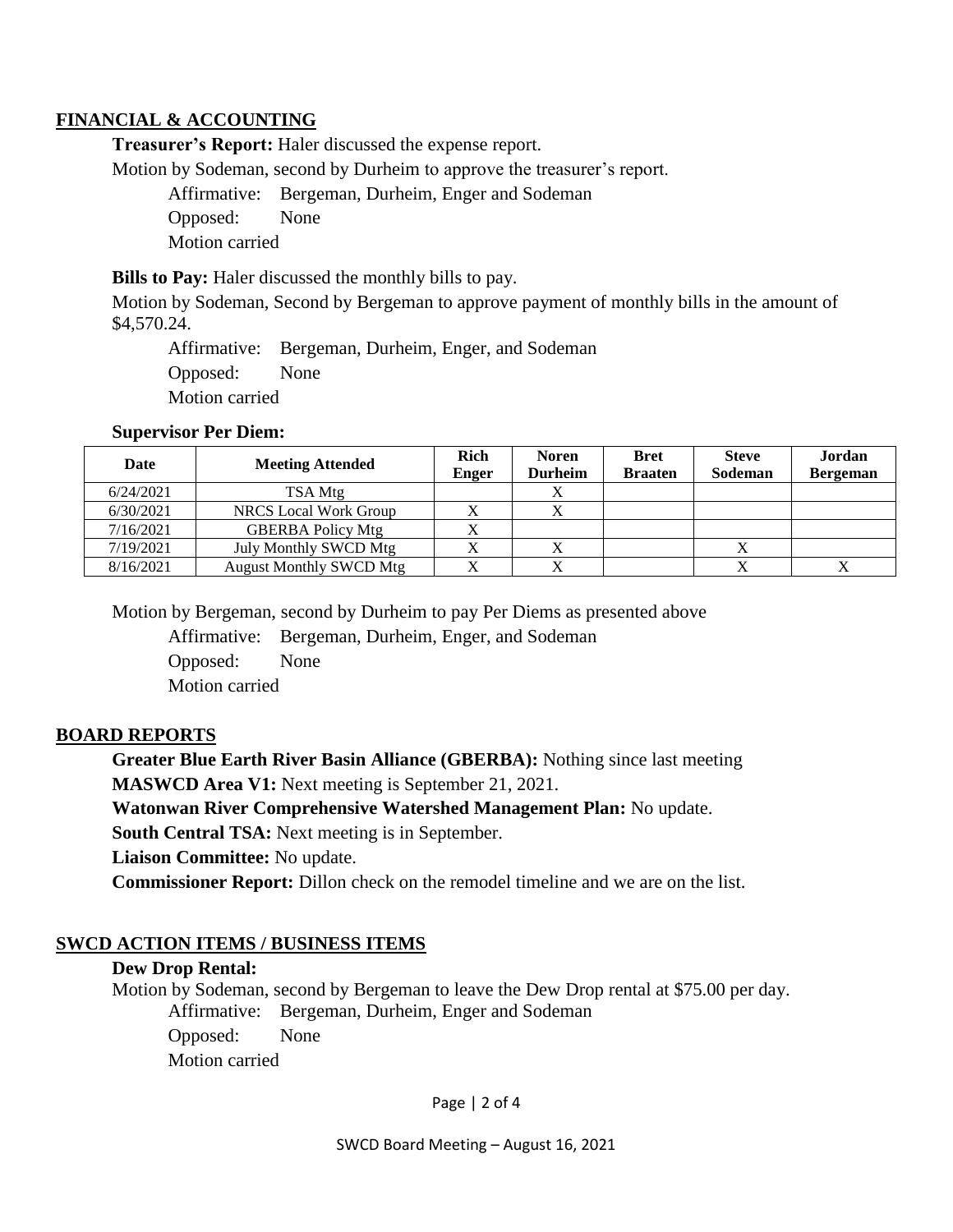#### **Supervisor Per Diems:**

Motion by Durheim, second by Enger to set the Per Diem for SWCD Supervisors at \$100 for a half day and \$125 for a full day. A lengthy discussion was had before a vote was cast.

Affirmative: Durheim & Enger Opposed: Bergeman & Sodeman Motion Failed

Motion by Sodeman, second by Bergeman to set Per Diem for SWCD Supervisors at \$75.00 for time spent up to 3 hours, \$100 for time spent from 3-5 hours, and \$125 for 5 hours or more with travel included for non-monthly meetings with this all being reviewed in January 2022 or soon after.

Affirmative: Bergeman, Durheim, & Enger Opposed: Sodeman

Motion Carried

#### **Signatory Authority:**

Motion by Sodeman, second by Durheim to approve signatory authority for Carrie Schultz for State Cost-Share, Well Sealing, RIM/CREP, WIA, and other misc. SWCD paperwork.

Affirmative: Bergeman, Durheim, Enger, & Sodeman Opposed: None Motion carried

#### **SWCD PROGRAM UPDATES & REPORTS**

#### **Staff Agency Reports:**

WCA LGU: No Report. Farm Bill Biologist: Vacant Position, No Report. NRCS District Conservationist: Written report SWCD Assistant Manager: Verbal Report District Technician: Verbal Report BWSR: No Report

#### **UPCOMING MEETINGS & EVENTS**

| 8/18/2021 | 2021 MACATFO Drainage Conference | Carrie                    |
|-----------|----------------------------------|---------------------------|
| 9/20/2021 | September Monthly SWCD Mtg       | <b>Staff, Supervisors</b> |
| 9/21/2021 | Area VI MASWCD Mtg               | 2 staff, 2 supervisors    |

Motion by Sodeman, second by Durheim to approve listed upcoming meetings.

Affirmative: Bergeman, Durheim, Enger, and Sodeman Opposed: None Motion Carried

#### **OTHER BUSINESS**

None